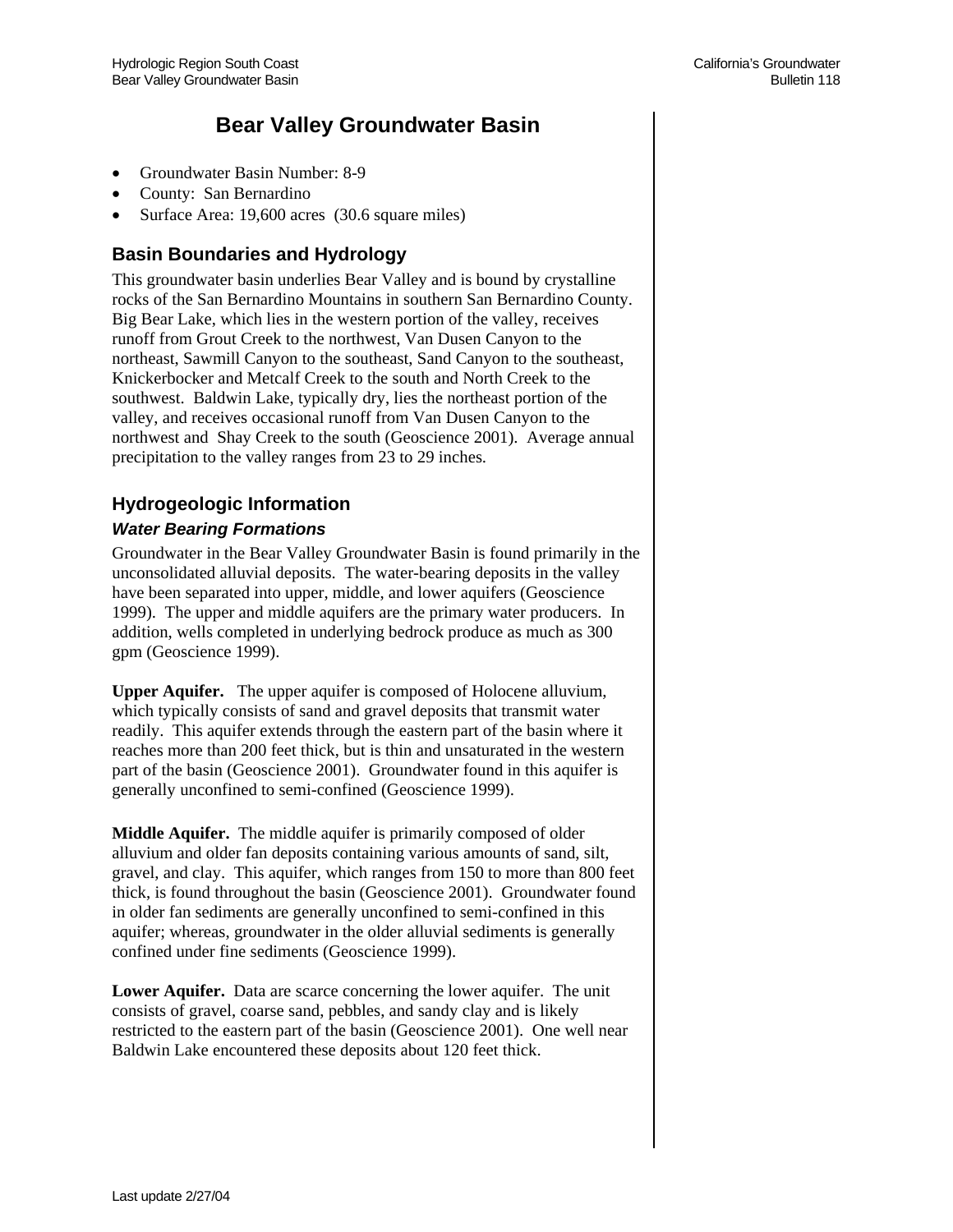#### *Restrictive Structures*

A groundwater divide exists between Big Bear Lake and Baldwin Lake in the vicinity of the Big Bear Airport (Geoscience 1999). Faults are mapped cutting Pleistocene alluvium, but it is not known if these are barriers to groundwater movement.

#### *Recharge Areas*

Recharge of this basin is likely from percolation of precipitation and runoff and underflow from fractured crystalline rocks.

#### *Groundwater Level Trends*

Groundwater levels within the basin generally correlate with annual fluctuation of precipitation, with peak water levels occurring during winter months and the highest peaks occurring during years with increased annual precipitation. At higher elevations within the basin, seasonal levels fluctuate more so than at lower elevations. Water levels in the basin declined as much as 45 feet between 1984 and 1991 because of reduced precipitation. Water levels returned to their 1983 levels by 1999 (Geoscience 1999). In 1992, groundwater levels dropped 30-feet in response to the Big Bear earthquake, but recovered by 1998 (Geoscience 1999).

#### *Groundwater Storage*

**Groundwater Storage Capacity.** The total storage capacity is estimated at 42,000 af (DWR 1975).

**Groundwater in Storage.** No information is available.

# *Groundwater Budget (Type A)*

Average inflow of 6,240 af/yr includes percolation of water from precipitation and surface flow minus the affects of evapotranspiration and average outflow of 4,212 af/yr is chiefly from pumping (Geoscience 1999; 2001). Annual groundwater production from 1982 through 1998 ranged from 1,352 to 1,697 af with an average of 1,485 af/yr (GeoScience 1999). Pumping in 2000 was about 2,946 af (Big Bear City DWP 2002).

#### *Groundwater Quality*

**Characterization.** Groundwater within this basin is mainly calcium bicarbonate in character, except for water in the middle aquifer between Baldwin Lake and Big Bear Lake, which tends to have higher concentrations of sodium (Geoscience 2001). TDS content in the eastern portion of the basin ranges from 210 to 360 mg/L without any significant differences between the upper and middle aquifers (Geoscience 1999). In the western part of the basin, TDS concentrations range from 94 to 458 mg/L (Geoscience 2001). Water sampled from 31 public supply wells has an average TDS content of approximately 250 mg/L and a range from 112 to 384 mg/L.

**Impairments.** Water from wells in the eastern part of the basin have had elevated fluoride content, and one well that is screened in all aquifers has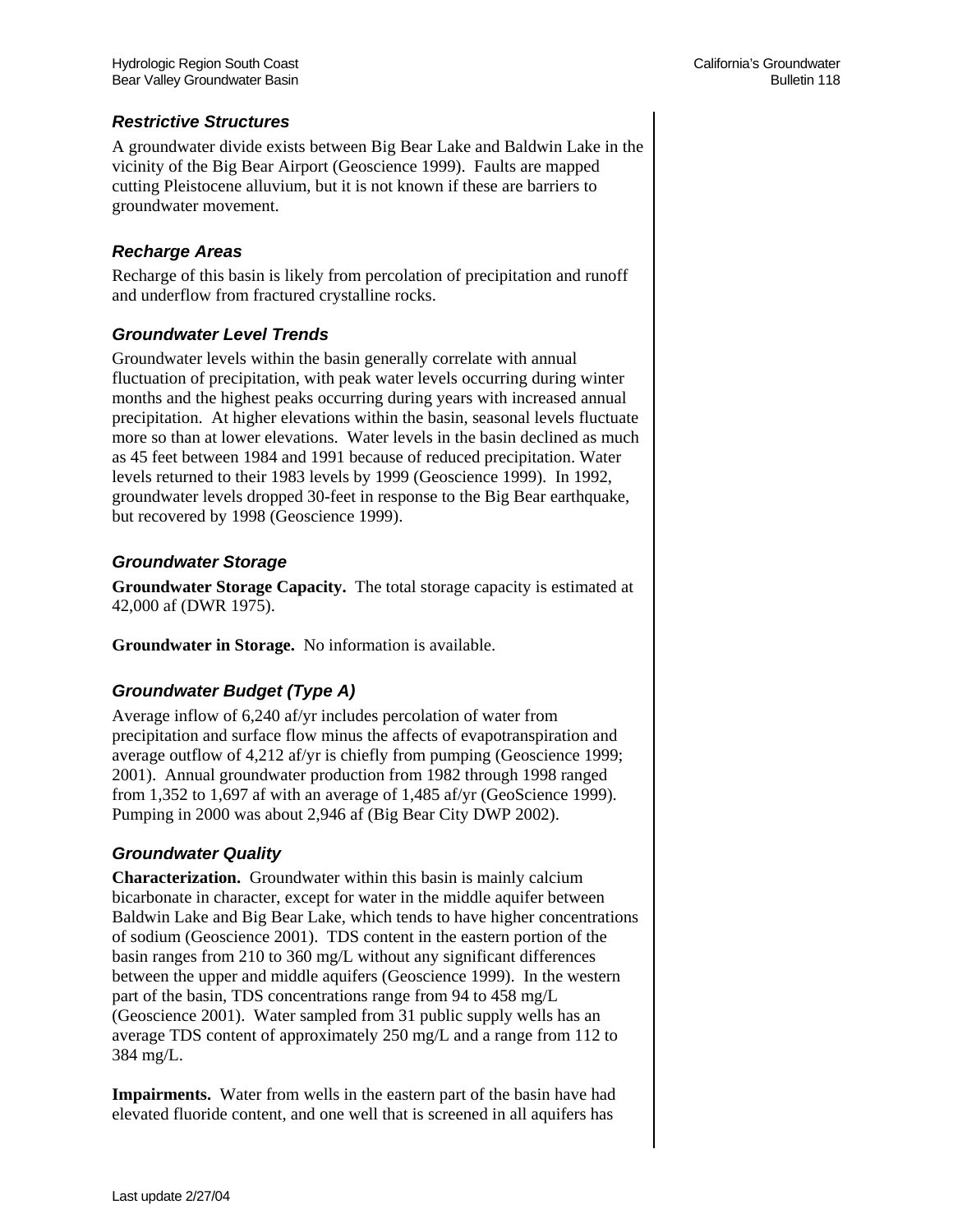fluoride concentration that has ranged from 6.3 to 9.0 mg/L (Geoscience 2001).

| .                        |                                         |                                                                   |  |  |
|--------------------------|-----------------------------------------|-------------------------------------------------------------------|--|--|
| <b>Constituent Group</b> | Number of<br>wells sampled <sup>2</sup> | Number of wells with a<br>concentration above an MCL <sup>3</sup> |  |  |
| Inorganics - Primary     | 33                                      |                                                                   |  |  |
| Radiological             | 37                                      | 0                                                                 |  |  |
| <b>Nitrates</b>          | 32                                      | O                                                                 |  |  |
| Pesticides               | 20                                      | 0                                                                 |  |  |
| VOCs and SVOCs           | 31                                      |                                                                   |  |  |
| Inorganics - Secondary   | 33                                      | 5                                                                 |  |  |

# **Water Quality in Public Supply Wells**

**1** A description of each member in the constituent groups and a generalized discussion of the relevance of these groups are included in *California's Groundwater* 

*– Bulletin 118* by DWR (2003). **<sup>2</sup>** Represents distinct number of wells sampled as required under DHS Title 22

program from 1994 through 2000. **3** Each well reported with a concentration above an MCL was confirmed with a second detection above an MCL. This information is intended as an indicator of the types of activities that cause contamination in a given basin. It represents the water quality at the sample location. It does not indicate the water quality delivered to the consumer. More detailed drinking water quality information can be obtained from the local water purveyor and its annual Consumer Confidence Report.

# **Well Characteristics**

| Well yields (gal/min) |                                                 |                                    |  |  |
|-----------------------|-------------------------------------------------|------------------------------------|--|--|
| Municipal/Irrigation  | Range: to 1,000<br>qal/min<br>Total depths (ft) | Average: 500 gal/min<br>(DWR 1975) |  |  |
| Domestic              | Range:                                          | Average:                           |  |  |
| Municipal/Irrigation  | Range:                                          | Average:                           |  |  |

# **Active Monitoring Data**

| Agency                                                     | <b>Parameter</b>               | <b>Number of wells</b><br>/measurement frequency |
|------------------------------------------------------------|--------------------------------|--------------------------------------------------|
| City of Big Bear<br><b>DWP</b>                             | Groundwater levels             | 57                                               |
| City of Big Bear<br><b>DWP</b>                             | Miscellaneous<br>water quality | 57                                               |
| Department of<br><b>Health Services and</b><br>cooperators | Title 22 water<br>quality      | 52                                               |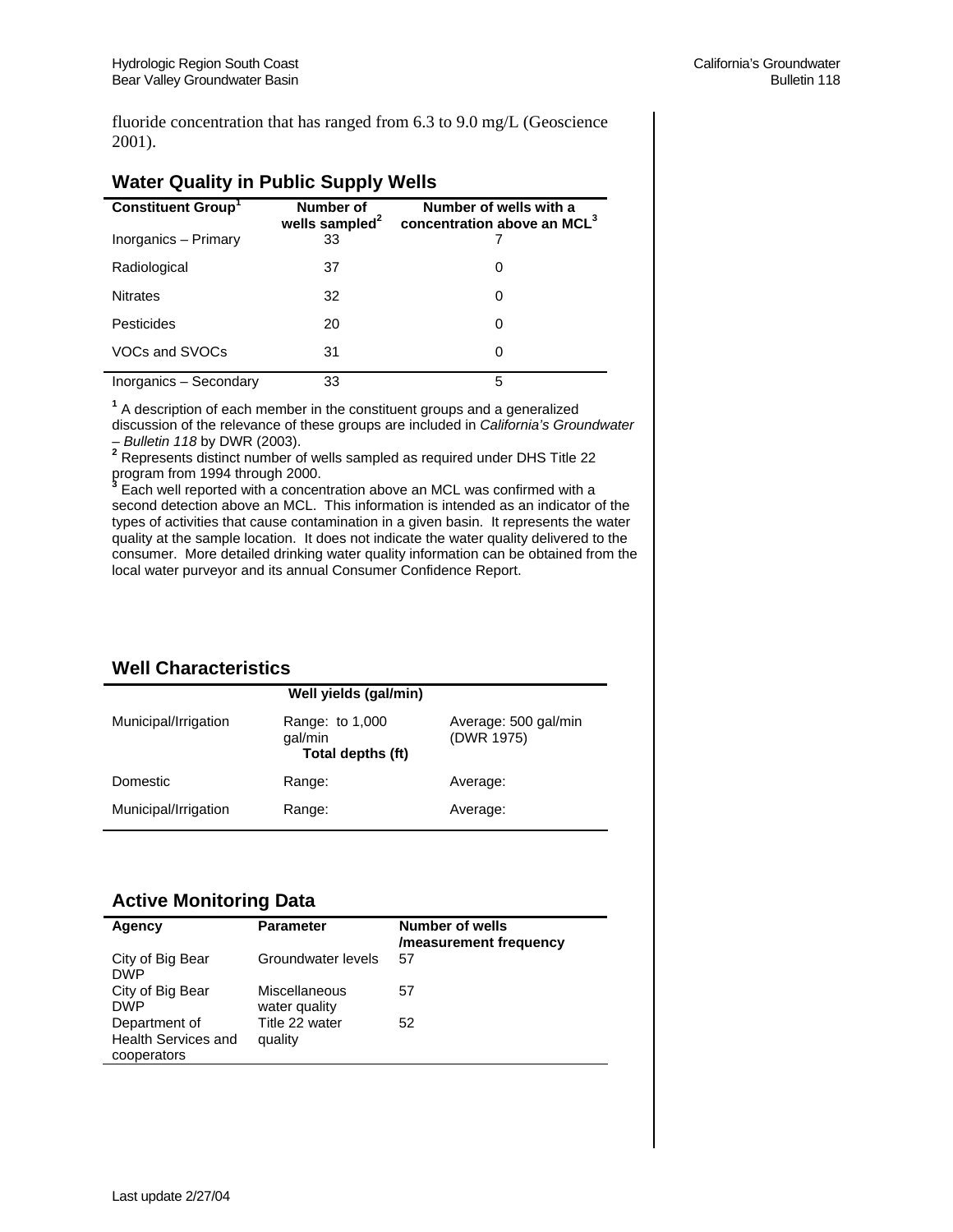#### **Basin Management**

| Groundwater management: | City of Big Bear Department of Water and<br>Power manages the basin under a master<br>plan (Wilson 2002). |
|-------------------------|-----------------------------------------------------------------------------------------------------------|
| Water agencies          |                                                                                                           |
| Public                  | Big Bear City Community Services District,<br>City of Big Bear Department of Water and<br>Power           |
| Private                 |                                                                                                           |

# **References Cited**

- Big Bear City, Department of Water and Power. 2002. Internet site: www.citybigbearlake.com/dwp. 26 June, 2002.
- California Department of Water Resources (DWR). 1975. *California's Ground Water.*  Bulletin 118*.* 135 p.
- GeoScience Support Services, Inc. (Geoscience). 1999. *Re-Evaluation of the Maximum Perennial Yield in the Baldwin Lake Watershed.* 56 p*.*

 . 2001. *Re-Evaluation of Maximum Perennial Yield* – *Big Bear Lake Watershed and a Portion of Baldwin Lake Watershed.* 84 p*.* 

Wilson, Steve. 2002. City of Big Bear Department of Water and Power. Telephone communication with Tim Ross, Department of Water Resources. 26 June, 2002.

# **Additional References**

- Brown, G.A. and Fox, R. 1978. *Hydrogologic Studies, Big Bear Lake Baldwin Lake Area.* Prepared for the Big Bear City Community Services District and Southern California Water Company.
- California Department of Public Works, Division of Water Resources (DPW). 1934*. South Coastal Basin Investigation: Geology and Ground Water Storage Capacity of Valley Fill.* Bulletin No. 45. 279 p.
- California Department of Conservation, Division of Mines and Geology. 1954. *Geology of Southern California.* Bulletin 170. Volume 1.
	- . 1982. *Geology of the NE San Bernardino Mountains, San Bernardino County, California.*
- Crippen, J.R. 1965. *Natural Water Loss and Recoverable Water in Montain Basin of Southern California.* United States Geological Survey Professional Paper 417-E.
- Dibblee, T.W. Jr. 1964. *Geologic Map of the Lucerne Valley Quadrangle, San Beranrdino, CA*. United States Geological Survey Map I-426.
- Dowdy, D.R., and O'Donnel, T. 1965. *Mathematical Models of Catchment Behavior.* American Society of Civil Engineers. Journal of Hydraulics Division. Volume 91.
- Geoscience. 1991. *Geohydrologic Characteristics and Artificial Recharge Potential of the Sand Canyon Area.* Consultant's Report.
	- . 1992. *Re-Evaluation of Maximum Perennial Yields, Big Bear Ground Water Basin, San Bernardino County, California .* Prepared for Big Bear Lake Department of Water and Power. Consultant's Report.
- . 2000. *Geohydrologic Investigation of the Moon Camp Area, Big Bear Valley, California.* Prepared for Big Bear Lake Department of Water and Power. Consultant's Report.
- Law Environmental. 1988. *Hydrologic Evaluation of the Shay Meadows Area, Erwin Subarea, Big Bear City, San Bernardino County, California.* Prepared for the Big Bear City Community Services District. Consultant's Report.